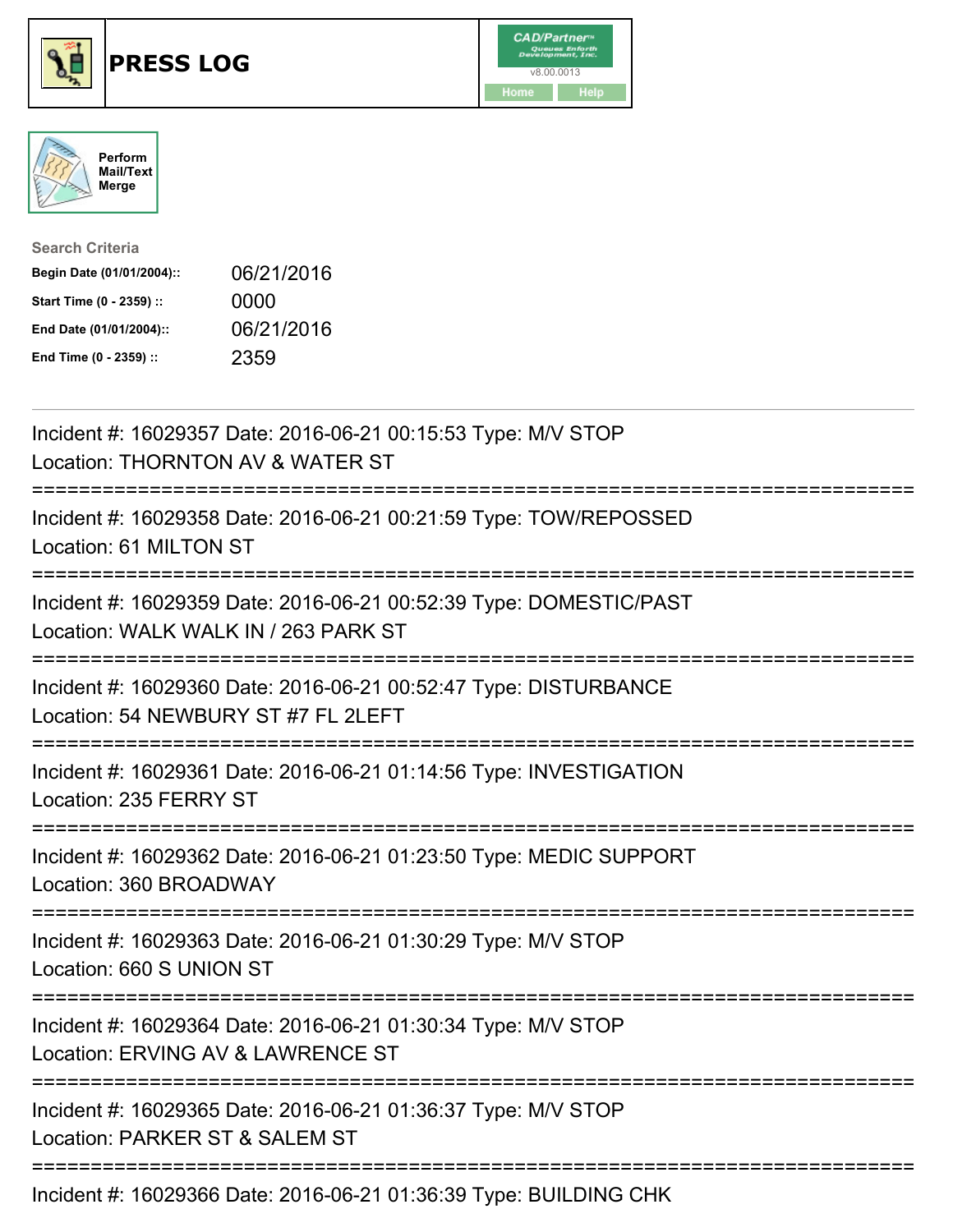| Location: GOMEZ MARKET / 110 E HAVERHILL ST<br>============================                                                               |
|-------------------------------------------------------------------------------------------------------------------------------------------|
| Incident #: 16029367 Date: 2016-06-21 01:47:50 Type: BUILDING CHK<br>Location: BIG CITY BAR AND GRILLE / 65 MERRIMACK ST                  |
| Incident #: 16029368 Date: 2016-06-21 01:55:40 Type: M/V STOP<br>Location: COMMON ST & UNION ST                                           |
| Incident #: 16029369 Date: 2016-06-21 01:56:08 Type: M/V STOP<br>Location: HAVERHILL ST & WEST ST<br>-------------------                  |
| Incident #: 16029370 Date: 2016-06-21 02:01:37 Type: BUILDING CHK<br>Location: BLACK LACE LINGERIE AND MORE / 8 S BROADWAY                |
| Incident #: 16029371 Date: 2016-06-21 02:02:58 Type: BUILDING CHK<br>Location: DNA TESTING / 30 S BROADWAY                                |
| ==============================<br>Incident #: 16029372 Date: 2016-06-21 02:07:57 Type: BUILDING CHK<br>Location: MVFCU / 500 MERRIMACK ST |
| Incident #: 16029373 Date: 2016-06-21 02:11:32 Type: BUILDING CHK<br>Location: K-OSS LOUNGE / 596 ESSEX ST                                |
| Incident #: 16029374 Date: 2016-06-21 02:17:42 Type: BUILDING CHK<br>Location: AC DELCO / 2 WEST ST                                       |
| Incident #: 16029375 Date: 2016-06-21 02:19:05 Type: M/V STOP<br>Location: BROADWAY & HAVERHILL ST                                        |
| Incident #: 16029376 Date: 2016-06-21 02:26:18 Type: BUILDING CHK<br>Location: J&Z COMMUNICATIONS / 521 BROADWAY                          |
| Incident #: 16029377 Date: 2016-06-21 02:29:21 Type: M/V STOP<br>Location: STORROW ST & WOODLAND ST                                       |
| Incident #: 16029379 Date: 2016-06-21 02:35:00 Type: BUILDING CHK<br>Location: FAMILY DOLLAR / 328 S BROADWAY                             |
| Incident #: 16029378 Date: 2016-06-21 02:35:03 Type: BUILDING CHK<br>Location: GRAINGER / 121 MARSTON ST                                  |
| Incident #: 16029380 Date: 2016-06-21 02:38:17 Type: BUILDING CHK                                                                         |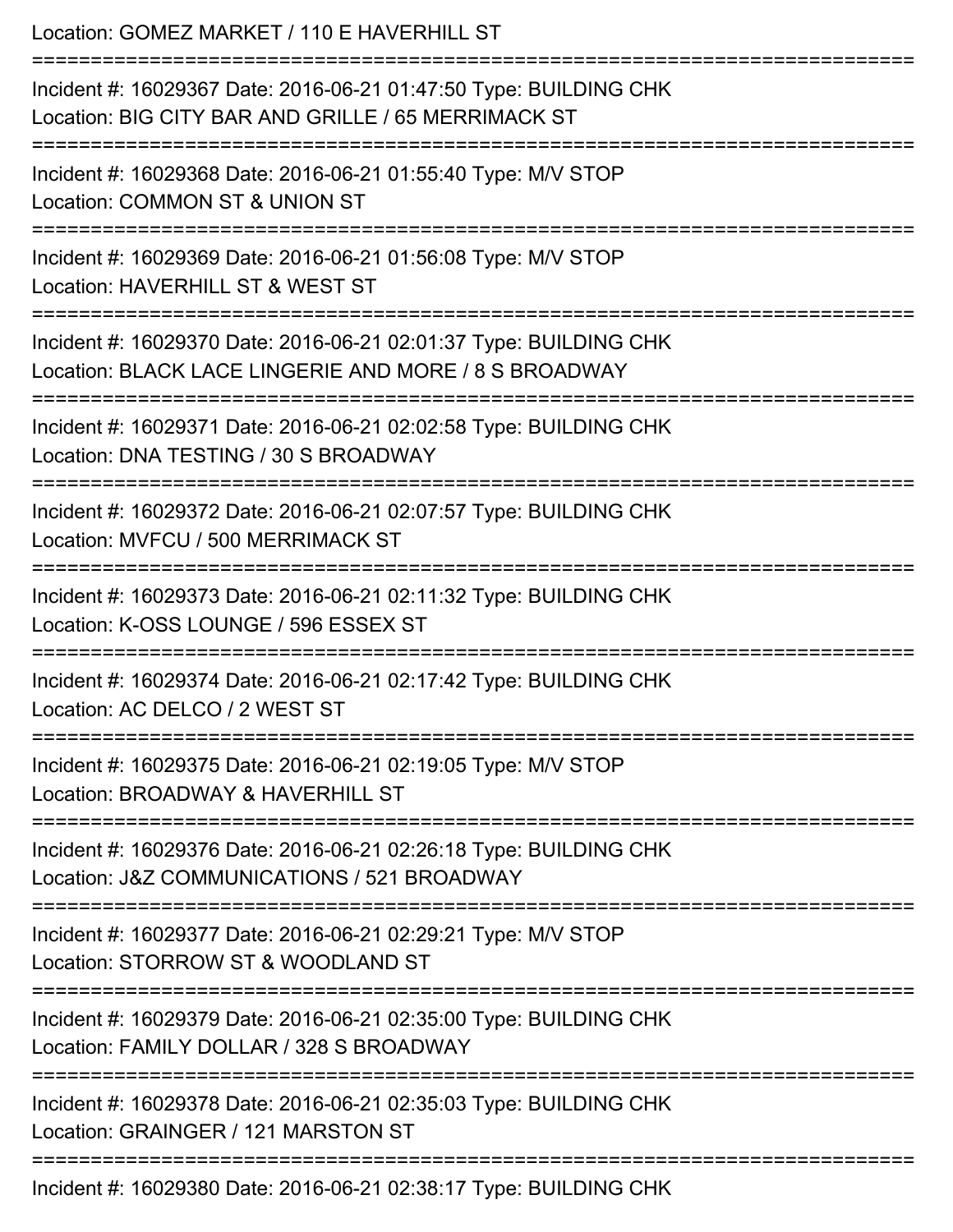| Incident #: 16029381 Date: 2016-06-21 02:46:37 Type: M/V STOP<br>Location: ANDOVER ST & NEWTON ST                  |
|--------------------------------------------------------------------------------------------------------------------|
| Incident #: 16029382 Date: 2016-06-21 02:59:16 Type: BUILDING CHK<br>Location: JACQUELINE'S GROCERY / 199 SALEM ST |
| Incident #: 16029383 Date: 2016-06-21 03:02:28 Type: M/V STOP<br>Location: CVS PHARMACY / 266 BROADWAY             |
| Incident #: 16029384 Date: 2016-06-21 03:04:16 Type: BUILDING CHK<br>Location: CVS PHARMACY / 266 BROADWAY         |
| Incident #: 16029385 Date: 2016-06-21 03:05:11 Type: BUILDING CHK<br>Location: STAR MULTISERVICE / 253 BROADWAY    |
| Incident #: 16029386 Date: 2016-06-21 03:05:56 Type: BUILDING CHK<br>Location: BOAT RAMP / BURKE ST & EVERETT ST   |
| Incident #: 16029387 Date: 2016-06-21 03:07:55 Type: AUTO ACC/UNK PI<br>Location: 162 PROSPECT ST                  |
| Incident #: 16029388 Date: 2016-06-21 03:34:29 Type: M/V STOP<br><b>Location: ORCHARD ST</b>                       |
| Incident #: 16029389 Date: 2016-06-21 03:47:04 Type: M/V STOP<br>Location: BROADWAY & HAVERHILL ST                 |
| Incident #: 16029390 Date: 2016-06-21 03:57:56 Type: TOW/REPOSSED<br>Location: 36 EUTAW ST                         |
| Incident #: 16029393 Date: 2016-06-21 04:02:06 Type: ROBBERY ARMED<br><b>Location: AMES ST</b>                     |
| Incident #: 16029391 Date: 2016-06-21 04:03:02 Type: ALARMS<br>Location: LAWRENCE HIGH SCHOOL / 233 HAVERHILL ST   |
| Incident #: 16029392 Date: 2016-06-21 04:07:39 Type: M/V STOP<br><b>Location: PARKER ST</b>                        |
| Incident #: 16029394 Date: 2016-06-21 05:29:54 Type: DISTURBANCE                                                   |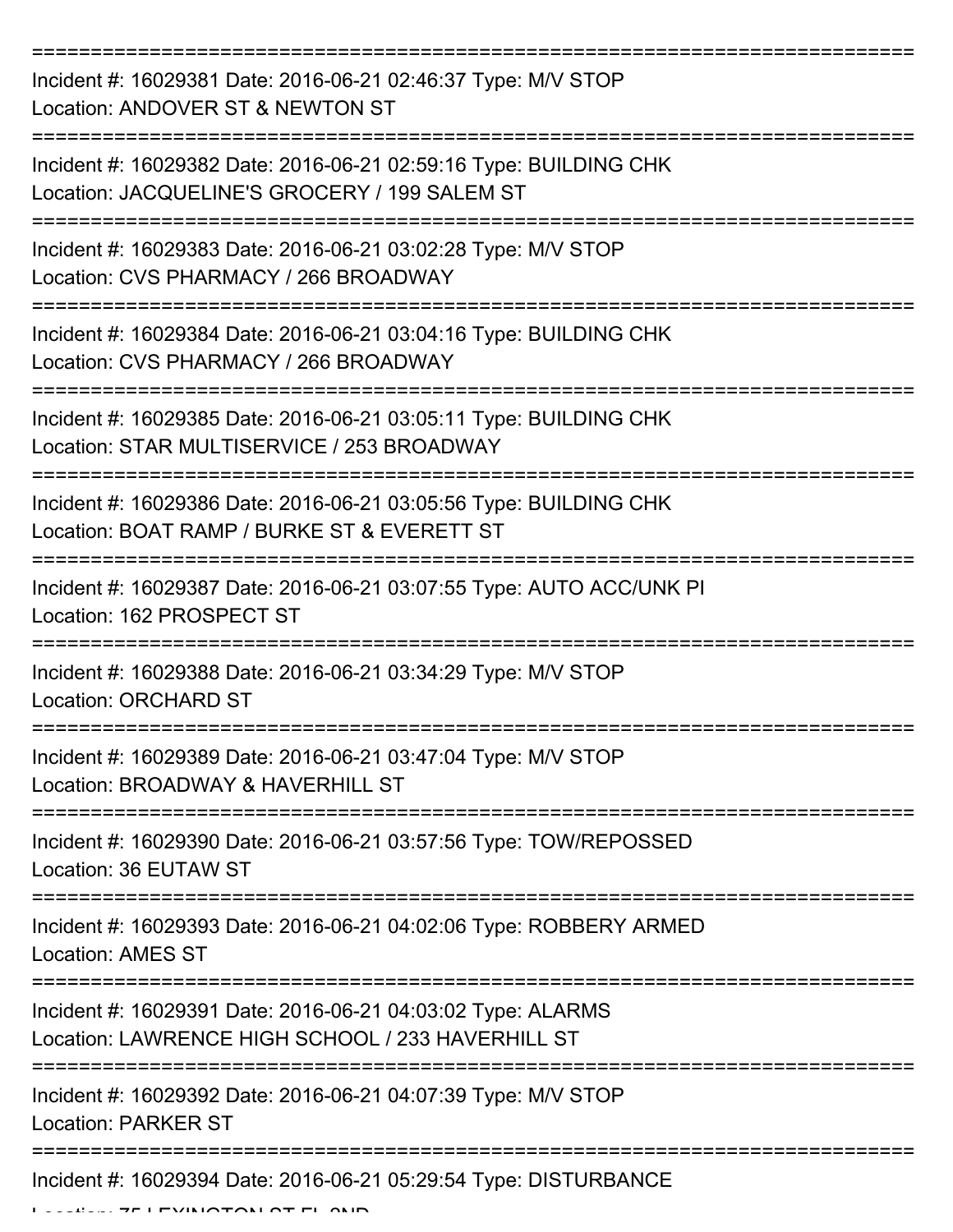| Incident #: 16029395 Date: 2016-06-21 06:00:34 Type: SUS PERS/MV<br>Location: IN ALLEY / FARNHAM ST                                  |
|--------------------------------------------------------------------------------------------------------------------------------------|
| Incident #: 16029396 Date: 2016-06-21 06:08:38 Type: LARCENY/PAST<br>Location: 66 AMES ST                                            |
| Incident #: 16029397 Date: 2016-06-21 06:10:04 Type: ALARMS<br>Location: SHOWCASE CINEMA / 6 CHICKERING ST                           |
| Incident #: 16029398 Date: 2016-06-21 06:28:15 Type: SUS PERS/MV<br>Location: EMERALD AV                                             |
| Incident #: 16029399 Date: 2016-06-21 07:02:59 Type: ALARM/BURG<br>Location: 50 PLEASANT ST                                          |
| =================================<br>Incident #: 16029400 Date: 2016-06-21 07:09:43 Type: STOL/MV/PAS<br>Location: 132 BROOKFIELD ST |
| Incident #: 16029401 Date: 2016-06-21 07:13:09 Type: ALARM/BURG<br>Location: 23 CAMDEN ST                                            |
| Incident #: 16029402 Date: 2016-06-21 07:16:05 Type: PARK & WALK<br>Location: BROADWAY & HAVERHILL ST                                |
| Incident #: 16029403 Date: 2016-06-21 08:09:57 Type: M/V STOP<br>Location: COMMON ST & LAWRENCE ST                                   |
| Incident #: 16029404 Date: 2016-06-21 08:12:07 Type: M/V STOP<br>Location: CHICKERING ST & WINTHROP AV                               |
| Incident #: 16029405 Date: 2016-06-21 08:13:51 Type: SUICIDE ATTEMPT<br>Location: 660 HAVERHILL ST #1 FL 2                           |
| Incident #: 16029406 Date: 2016-06-21 08:17:08 Type: M/V STOP<br>Location: BROADWAY & LOWELL ST                                      |
| Incident #: 16029407 Date: 2016-06-21 08:20:05 Type: ABAND MV<br>Location: TOWED / 132 BROOKFIELD ST                                 |
| Incident #: 16029408 Date: 2016-06-21 09:08:19 Type: PARK & WALK                                                                     |

Location: BRADFORD ST & BROADWAY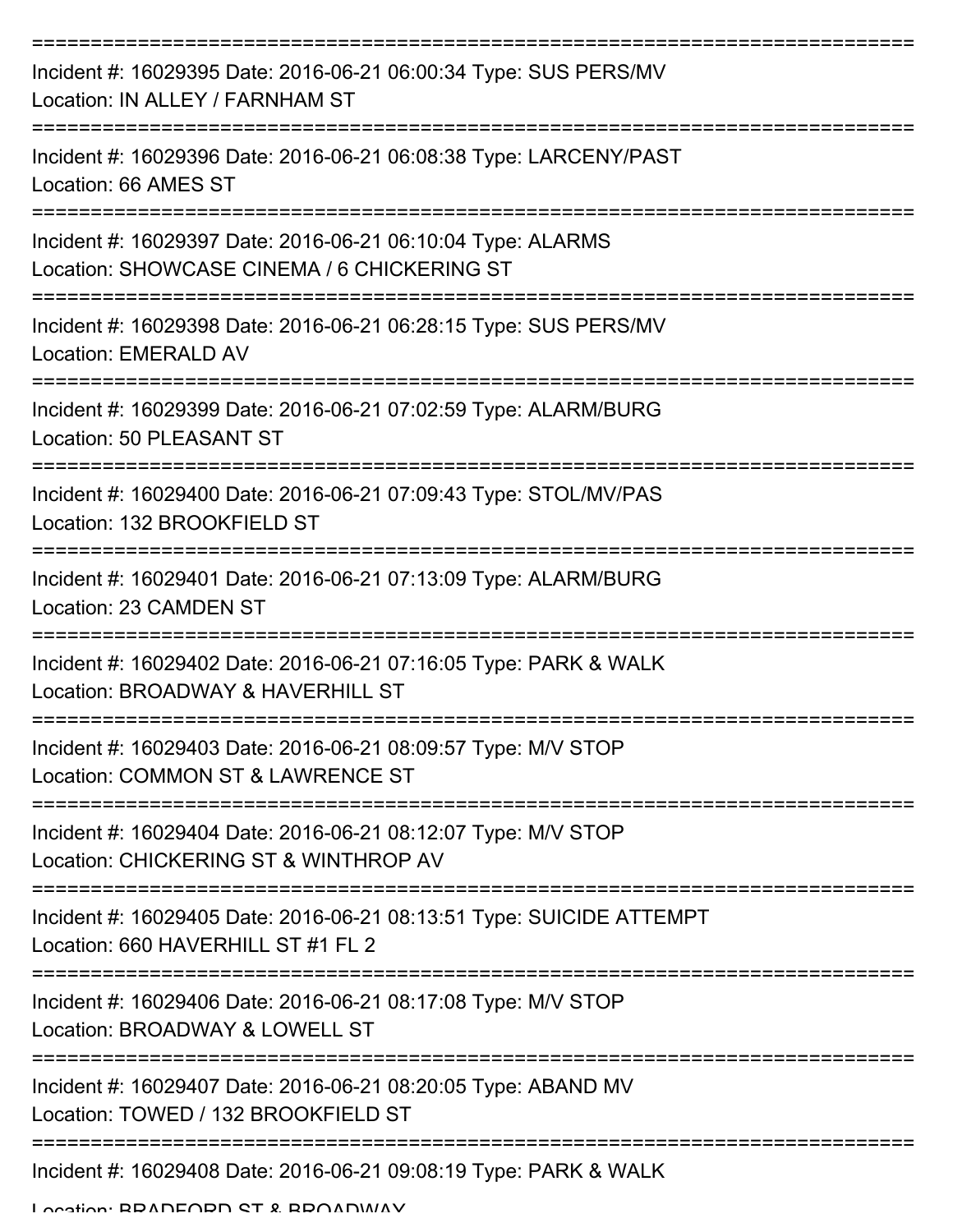| Incident #: 16029409 Date: 2016-06-21 09:09:31 Type: INVESTIGATION<br>Location: 90 LOWELL ST              |
|-----------------------------------------------------------------------------------------------------------|
| Incident #: 16029410 Date: 2016-06-21 09:13:07 Type: ALARM/BURG<br>Location: COMPARE AUTO / 479 BROADWAY  |
| Incident #: 16029411 Date: 2016-06-21 09:14:05 Type: MEDIC SUPPORT<br>Location: 10 MCKINLEY AV            |
| Incident #: 16029412 Date: 2016-06-21 09:31:38 Type: AUTO ACC/NO PI<br>Location: EMBANKMENT RD & WATER ST |
| Incident #: 16029413 Date: 2016-06-21 09:46:06 Type: STOL/MV/PAS<br>Location: 163 UNION ST                |
| Incident #: 16029414 Date: 2016-06-21 09:49:42 Type: 209A/SERVE<br>Location: 14 ROWE ST                   |
| Incident #: 16029415 Date: 2016-06-21 09:55:58 Type: M/V STOP<br>Location: 21 SPRINGFIELD ST              |
| Incident #: 16029416 Date: 2016-06-21 09:58:36 Type: M/V STOP<br>Location: ESSEX ST & JACKSON ST          |
| Incident #: 16029417 Date: 2016-06-21 09:59:05 Type: TOW/REPOSSED<br>Location: 59 MILTON ST               |
| Incident #: 16029418 Date: 2016-06-21 10:00:46 Type: TOW/REPOSSED<br>Location: 36 EUTAW ST                |
| Incident #: 16029419 Date: 2016-06-21 10:03:48 Type: PARK & WALK<br>Location: BRADFORD ST & BROADWAY      |
| Incident #: 16029420 Date: 2016-06-21 10:06:54 Type: MAL DAMAGE<br>Location: 59 JACKSON ST                |
| Incident #: 16029421 Date: 2016-06-21 10:18:54 Type: M/V STOP<br>Location: INMAN ST & S BROADWAY          |
| Incident #: 16029422 Date: 2016-06-21 10:36:02 Type: M/V STOP<br>Location: BROADWAY & WATER ST            |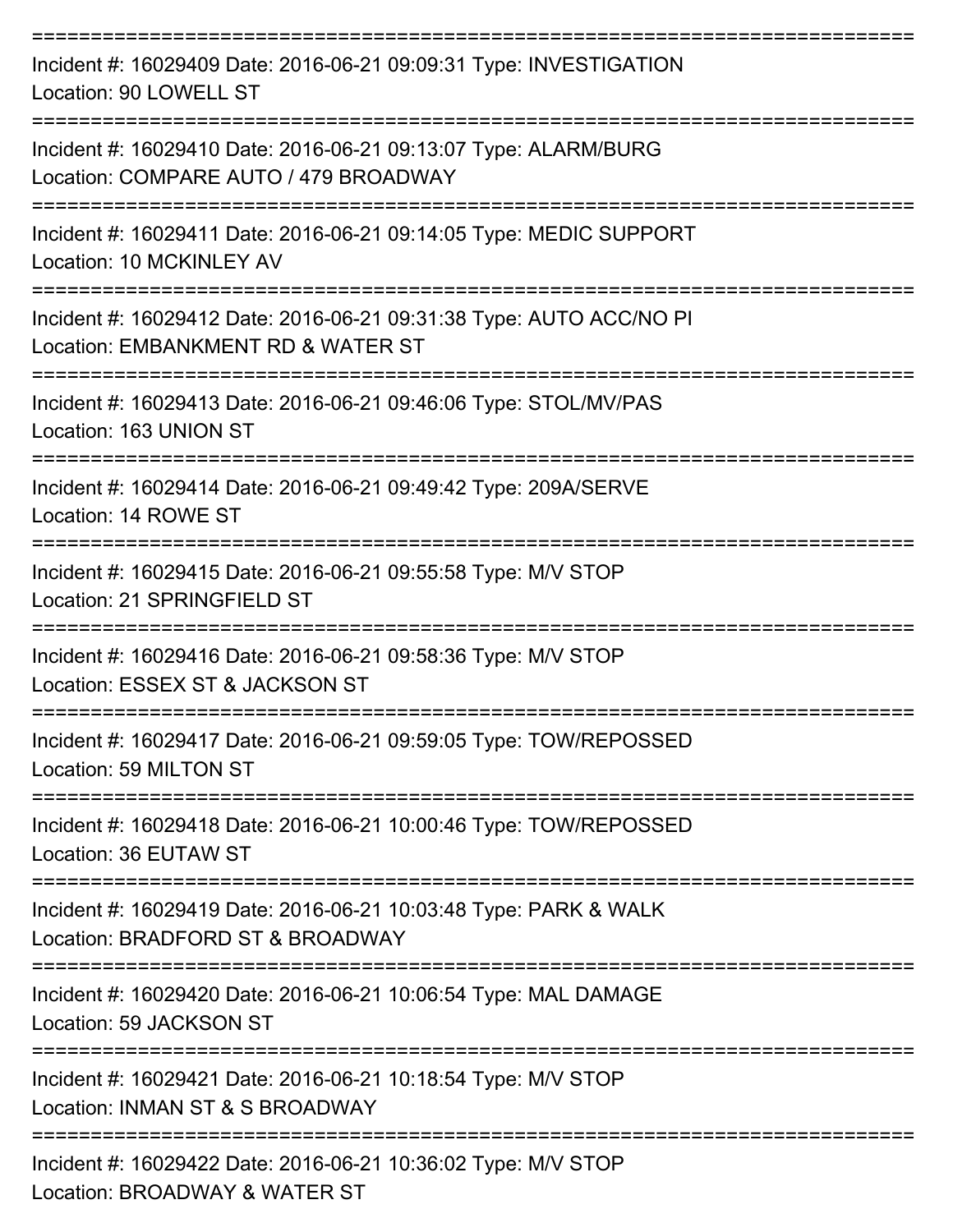| Incident #: 16029423 Date: 2016-06-21 10:40:58 Type: SUS PERS/MV<br>Location: BELLESINI ACADEMY / 90 BRADFORD ST                             |
|----------------------------------------------------------------------------------------------------------------------------------------------|
| ====================================<br>Incident #: 16029424 Date: 2016-06-21 10:43:57 Type: EXTRA SURVEIL<br>Location: AVON ST & BELMONT ST |
| Incident #: 16029425 Date: 2016-06-21 10:58:51 Type: CK WELL BEING<br>Location: 180 BROADWAY<br>===============================              |
| Incident #: 16029426 Date: 2016-06-21 11:01:07 Type: PARK & WALK<br>Location: BRADFORD ST & BROADWAY<br>----------------------               |
| Incident #: 16029427 Date: 2016-06-21 11:10:15 Type: CK WELL BEING<br>Location: 45 HOBSON ST                                                 |
| Incident #: 16029428 Date: 2016-06-21 11:14:23 Type: DISTURBANCE<br>Location: HEWITTS PACKAGE STORE, INCORP / 109 LAWRENCE ST                |
| Incident #: 16029429 Date: 2016-06-21 11:49:42 Type: MAL DAMAGE<br>Location: 02 APPLETON ST                                                  |
| Incident #: 16029431 Date: 2016-06-21 12:09:25 Type: MEDIC SUPPORT<br>Location: SUNBRIDGE / 800 ESSEX ST                                     |
| Incident #: 16029430 Date: 2016-06-21 12:09:38 Type: AUTO ACC/NO PI<br>Location: BROADWAY & LOWELL ST                                        |
| Incident #: 16029432 Date: 2016-06-21 12:25:40 Type: 209A/SERVE<br>Location: 80 BUTLER ST                                                    |
| Incident #: 16029433 Date: 2016-06-21 12:34:29 Type: COURT DOC SERVE<br>Location: 38 CEDAR ST                                                |
| Incident #: 16029434 Date: 2016-06-21 12:35:43 Type: SPECIAL CHECK<br>Location: AVON ST & BELMONT ST                                         |
| Incident #: 16029435 Date: 2016-06-21 12:39:37 Type: M/V STOP<br>Location: BROADWAY & CONCORD ST                                             |
| ------------------------<br>Incident #: 16029436 Date: 2016-06-21 12:43:52 Type: M/V STOP<br>Location: BROADWAY & COMMON ST                  |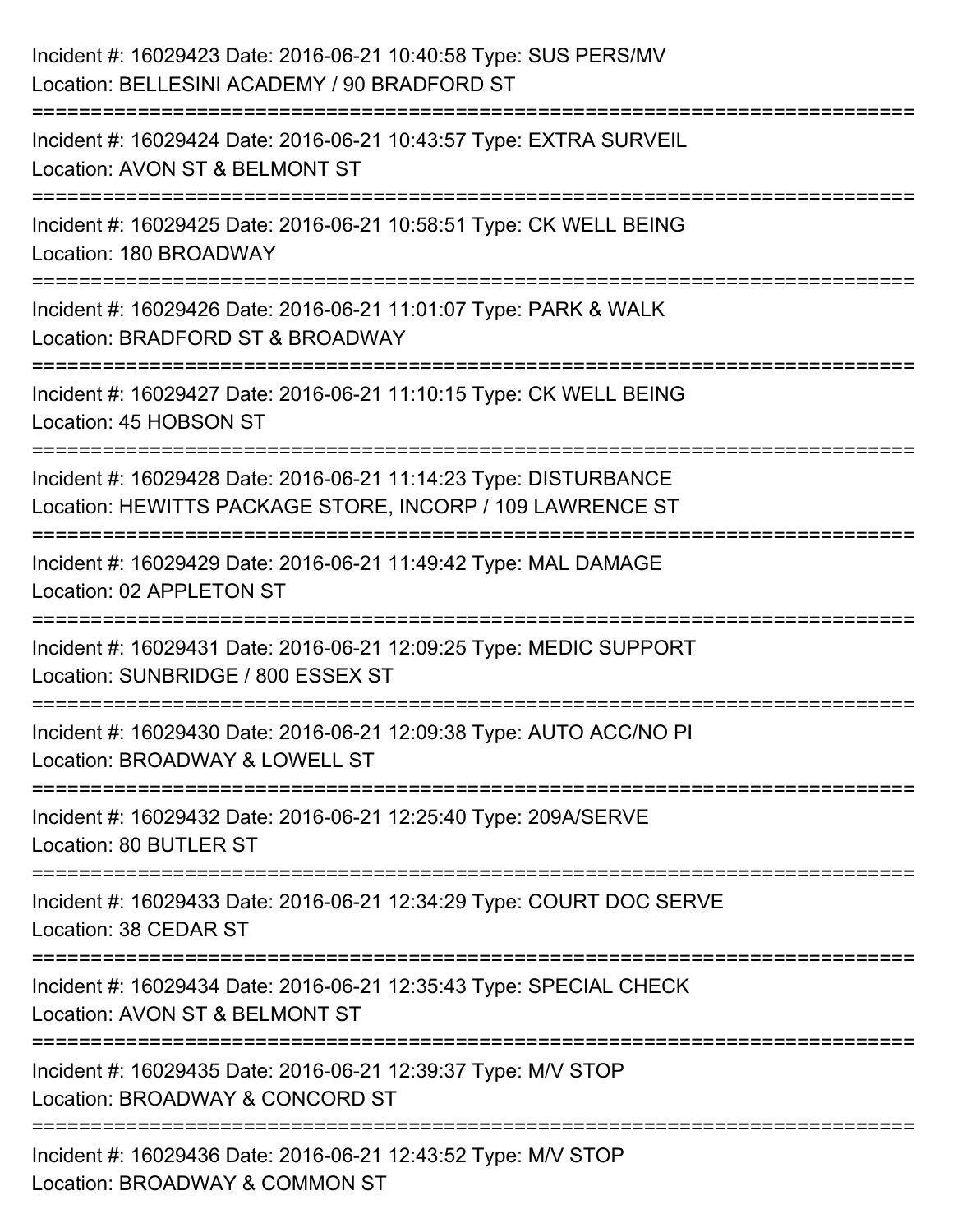| Incident #: 16029437 Date: 2016-06-21 12:52:14 Type: SUS PERS/MV<br>Location: 185 CHESTNUT ST                                             |
|-------------------------------------------------------------------------------------------------------------------------------------------|
| Incident #: 16029438 Date: 2016-06-21 12:55:04 Type: M/V STOP<br>Location: FRANKLIN ST & TREMONT ST                                       |
| Incident #: 16029439 Date: 2016-06-21 13:00:29 Type: MAL DAMG PROG<br>Location: PEMBERTON / null<br>==================================    |
| Incident #: 16029440 Date: 2016-06-21 13:07:06 Type: AUTO ACC/NO PI<br>Location: S UNION ST & WITHROP AV                                  |
| Incident #: 16029442 Date: 2016-06-21 13:15:23 Type: MAL DAMAGE<br>Location: 143 EXCHANGE ST<br>:================================         |
| Incident #: 16029441 Date: 2016-06-21 13:16:57 Type: WARRANT SERVE<br>Location: 163 UNION ST #LEFT DOOR FL 2<br>========================= |
| Incident #: 16029443 Date: 2016-06-21 14:05:08 Type: TOW OF M/V<br>Location: SUMMER ST & UNION ST                                         |
| Incident #: 16029444 Date: 2016-06-21 14:18:48 Type: MEDIC SUPPORT<br>Location: 42 MARBLE AV                                              |
| Incident #: 16029445 Date: 2016-06-21 14:27:13 Type: AUTO ACC/NO PI<br>Location: 490 S UNION ST                                           |
| Incident #: 16029446 Date: 2016-06-21 14:35:18 Type: STOL/MV/PAS<br>Location: 71 HAVERHILL ST                                             |
| Incident #: 16029447 Date: 2016-06-21 14:36:49 Type: RECOV/STOL/MV<br>Location: 333 HOWARD ST                                             |
| Incident #: 16029448 Date: 2016-06-21 14:42:38 Type: M/V STOP<br>Location: 422 S BROADWAY                                                 |
| Incident #: 16029449 Date: 2016-06-21 14:50:58 Type: RECOV/STOL/MV<br>Location: 60 KENDALL ST                                             |
| Incident #: 16029450 Date: 2016-06-21 14:51:58 Type: ASSSIT OTHER PD<br>Location: 33 BROOK ST                                             |

===========================================================================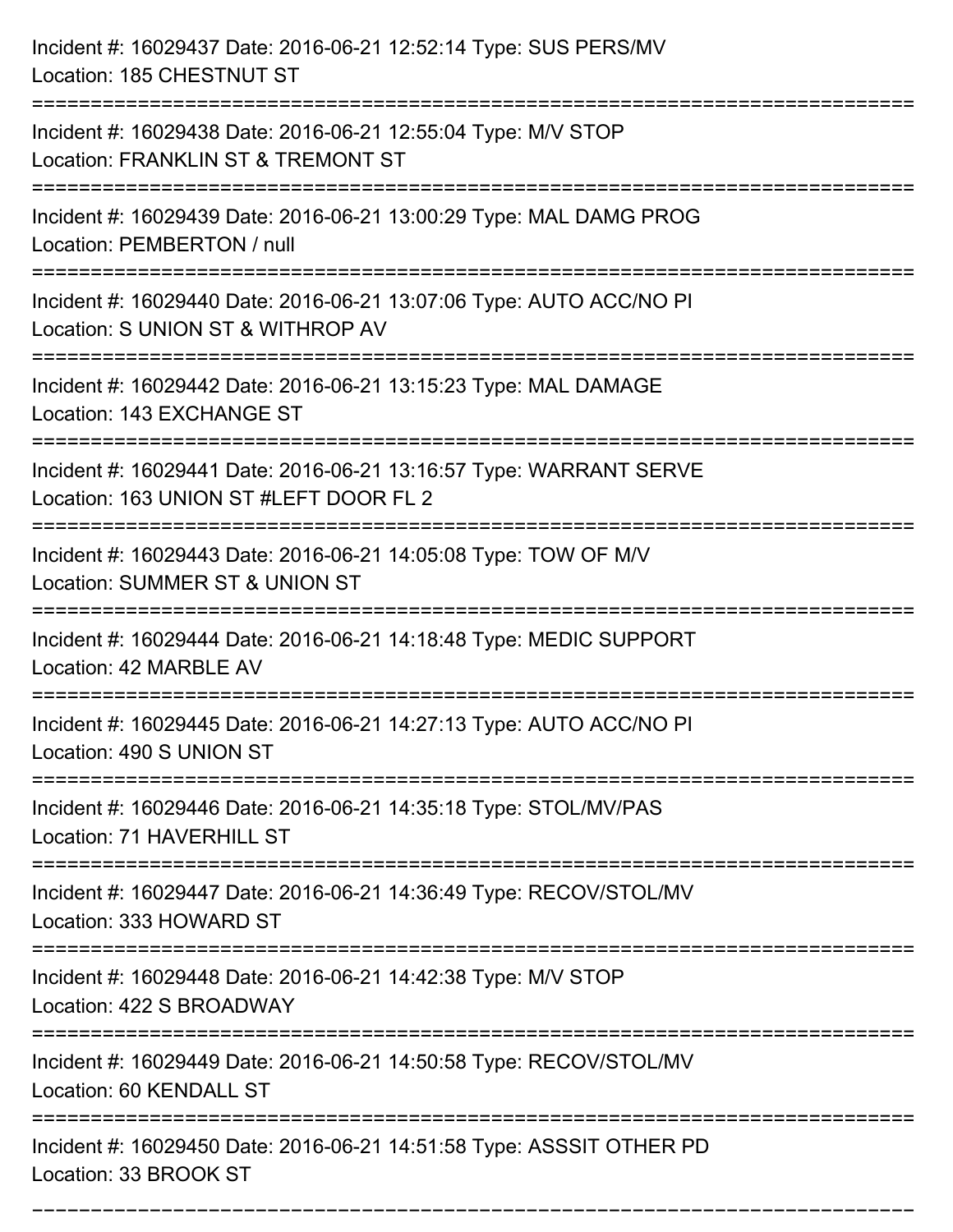| Incident #: 16029451 Date: 2016-06-21 14:58:06 Type: MEDIC SUPPORT<br>Location: 44 E LAUREL ST                                |
|-------------------------------------------------------------------------------------------------------------------------------|
| Incident #: 16029452 Date: 2016-06-21 15:00:44 Type: M/V STOP<br>Location: RIVER POINTE WY                                    |
| Incident #: 16029453 Date: 2016-06-21 15:11:33 Type: ASSSIT OTHER PD<br>Location: 20 WOODLAND ST                              |
| Incident #: 16029454 Date: 2016-06-21 15:24:51 Type: ANIMAL COMPL<br>Location: 89 ARLINGTON ST                                |
| Incident #: 16029455 Date: 2016-06-21 15:29:27 Type: HIT & RUN M/V<br>Location: 5 S UNION ST                                  |
| Incident #: 16029456 Date: 2016-06-21 15:47:51 Type: NEIGHBOR PROB<br>Location: 14 ROWE ST                                    |
| Incident #: 16029457 Date: 2016-06-21 15:48:30 Type: HIT & RUN M/V<br>Location: 412 HIGH ST                                   |
| Incident #: 16029458 Date: 2016-06-21 15:50:48 Type: A&B PROG<br>Location: 59 TREMONT ST #104                                 |
| Incident #: 16029459 Date: 2016-06-21 15:55:13 Type: SUS PERS/MV<br>Location: ANDOVER ST & PARKER ST                          |
| Incident #: 16029460 Date: 2016-06-21 16:10:00 Type: ALARM/BURG<br>Location: COMMUNITY DAY CHARTER SCHOOL / 73 PROSPECT ST    |
| ===============================<br>Incident #: 16029461 Date: 2016-06-21 16:11:09 Type: E911 HANGUP<br>Location: 26 MARGIN ST |
| Incident #: 16029462 Date: 2016-06-21 16:27:59 Type: TRESPASSING<br>Location: HIGGINS STATE POOL / 180 CRAWFORD ST            |
| Incident #: 16029463 Date: 2016-06-21 16:36:20 Type: ALARM/HOLD<br>Location: 175 ESSEX ST                                     |
| Incident #: 16029464 Date: 2016-06-21 16:38:30 Type: VIO CITY ORD<br>Location: 64 FLORAL ST                                   |
|                                                                                                                               |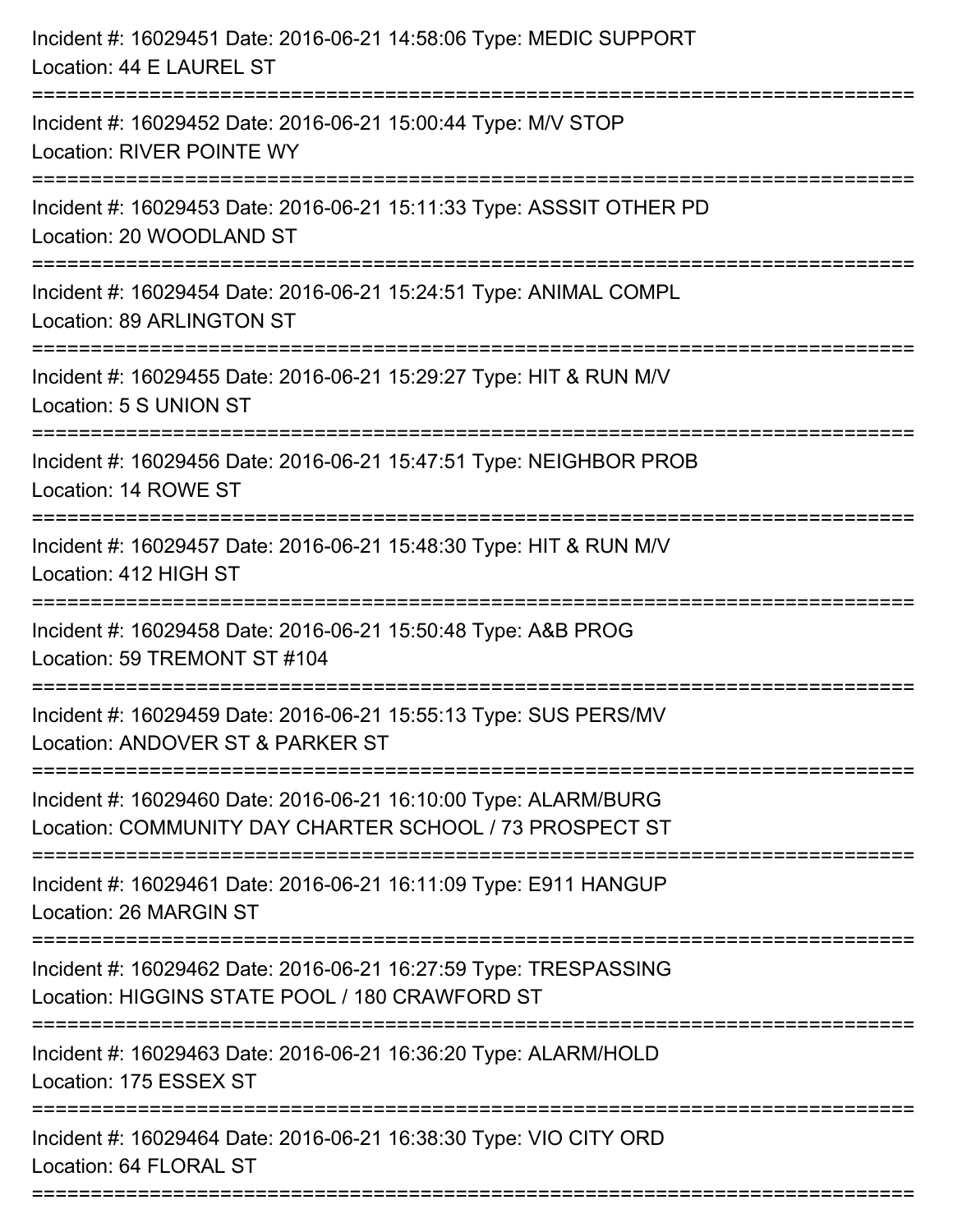Location: ALBION ST & AVON ST

| Incident #: 16029466 Date: 2016-06-21 16:53:09 Type: B&E/PAST<br>Location: 25 EUTAW ST FL 1&2                      |
|--------------------------------------------------------------------------------------------------------------------|
| Incident #: 16029467 Date: 2016-06-21 17:13:42 Type: LOST PROPERTY<br>Location: SUBWAY / 160 WINTHROP AV           |
| Incident #: 16029468 Date: 2016-06-21 17:34:38 Type: AUTO ACC/UNK PI<br>Location: COMMONWEALTH MOTORS / MARSTON ST |
| Incident #: 16029469 Date: 2016-06-21 17:36:37 Type: SUS PERS/MV<br>Location: 1 BROADWAY                           |
| Incident #: 16029470 Date: 2016-06-21 17:43:59 Type: UNWANTEDGUEST<br>Location: 75 GREENWOOD ST FL 1               |
| Incident #: 16029471 Date: 2016-06-21 17:46:50 Type: DISTURBANCE<br>Location: 64 MANCHESTER ST #5                  |
| Incident #: 16029472 Date: 2016-06-21 17:55:13 Type: ALARM/BURG<br>Location: 179 OSGOOD ST FL 2                    |
| Incident #: 16029473 Date: 2016-06-21 18:11:50 Type: MV/BLOCKING<br>Location: 101 OLIVE AV                         |
| Incident #: 16029474 Date: 2016-06-21 18:36:57 Type: LARCENY/PROG<br>Location: 30 BOWDOIN ST                       |
| Incident #: 16029475 Date: 2016-06-21 18:57:56 Type: ALARM/BURG<br>Location: COMMUNITY DAYCARE / 190 HAMPSHIRE ST  |
| Incident #: 16029477 Date: 2016-06-21 19:21:52 Type: CK WELL BEING<br>Location: GROTON ST & S BROADWAY             |
| Incident #: 16029476 Date: 2016-06-21 19:22:00 Type: ALARM/HOLD<br>Location: 280 S UNION ST                        |
| Incident #: 16029478 Date: 2016-06-21 19:31:43 Type: MV/BLOCKING<br>Location: 86 EUTAW ST                          |
|                                                                                                                    |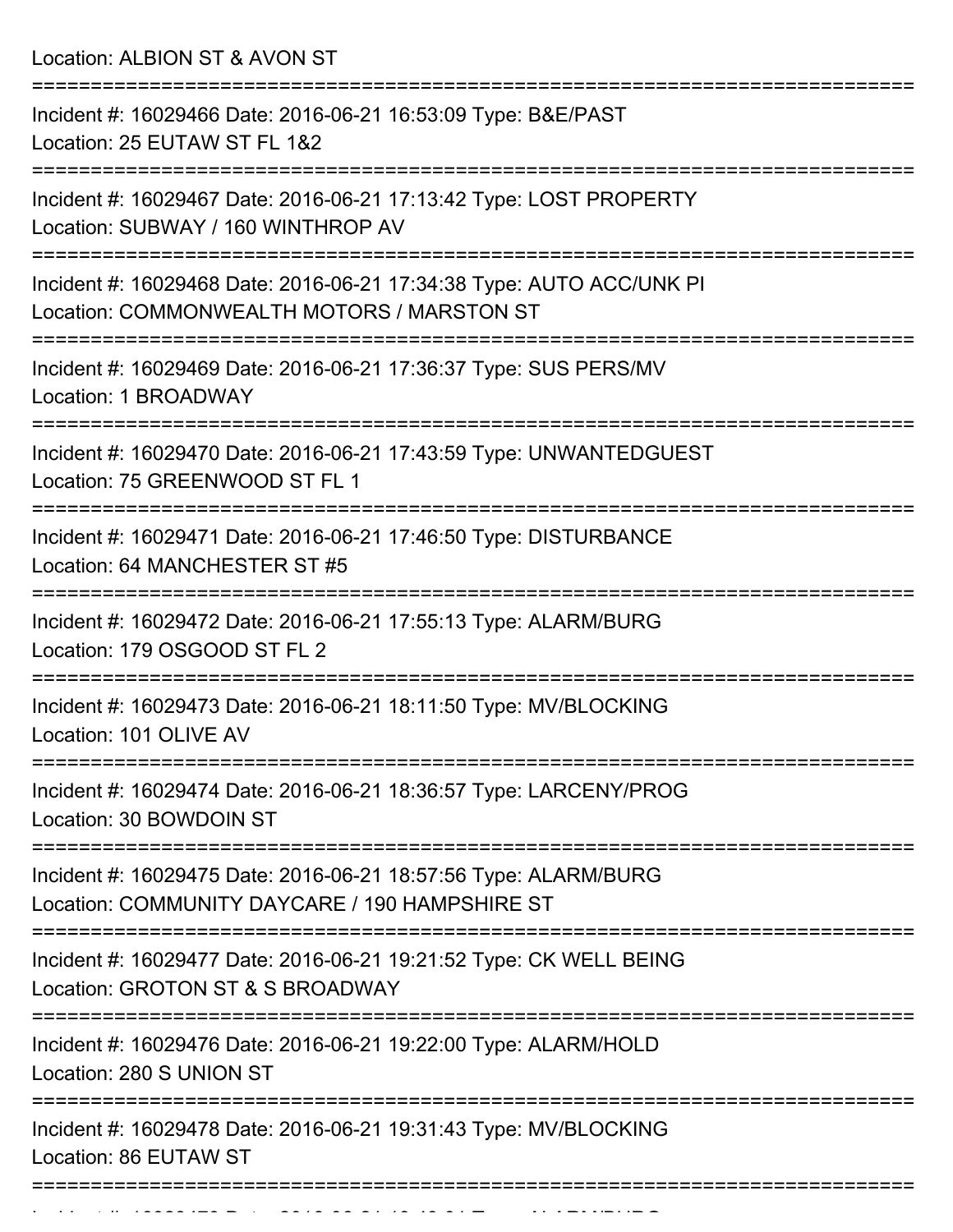| Location: ELI'S PLACE / 267 MERRIMACK ST                                                                                  |
|---------------------------------------------------------------------------------------------------------------------------|
| Incident #: 16029480 Date: 2016-06-21 19:46:19 Type: 209A/VIOLATION<br>Location: 12 ROWE ST #REAR                         |
| Incident #: 16029481 Date: 2016-06-21 19:59:16 Type: GENERAL SERV<br>Location: BAILEY ST & FOSTER ST                      |
| Incident #: 16029482 Date: 2016-06-21 20:06:10 Type: ALARM/BURG<br>Location: 85 BLANCHARD ST<br>========================= |
| Incident #: 16029483 Date: 2016-06-21 20:13:00 Type: SUS PERS/MV<br>Location: 259 PROSPECT ST                             |
| Incident #: 16029484 Date: 2016-06-21 20:15:16 Type: CK WELL BEING<br>Location: 80 OSGOOD ST                              |
| Incident #: 16029485 Date: 2016-06-21 20:23:02 Type: UNKNOWN PROB<br>Location: 54 MELVIN ST #10-21                        |
| Incident #: 16029486 Date: 2016-06-21 20:27:23 Type: ALARM/BURG<br>Location: ESTRELLA OFFICES / 300 ESSEX ST FL 2         |
| Incident #: 16029487 Date: 2016-06-21 20:29:00 Type: ABAND MV<br>Location: 5 EXCHANGE ST                                  |
| Incident #: 16029488 Date: 2016-06-21 20:29:38 Type: M/V STOP<br>Location: HAVERHILL ST & LAWRENCE ST                     |
| Incident #: 16029489 Date: 2016-06-21 20:32:43 Type: MAN DOWN<br>Location: FALLS BRIDGE / null                            |
| Incident #: 16029490 Date: 2016-06-21 20:53:23 Type: SUICIDE ATTEMPT<br>Location: 161 S UNION ST                          |
| Incident #: 16029492 Date: 2016-06-21 21:09:38 Type: GENERAL SERV<br>Location: 90 LOWELL ST                               |
| Incident #: 16029491 Date: 2016-06-21 21:10:24 Type: ANIMAL COMPL<br>Location: WALGREENS / 220 S BROADWAY                 |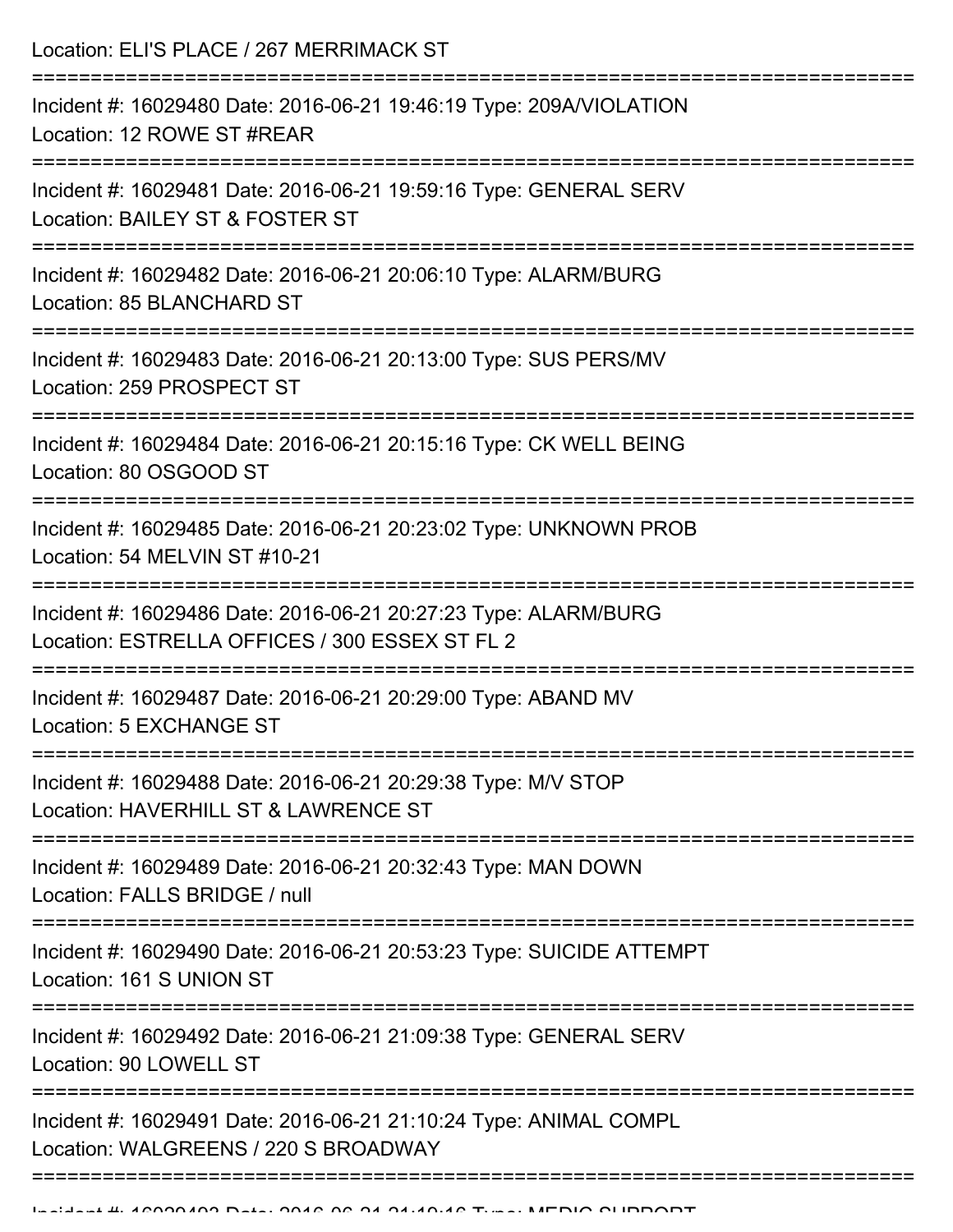| Location: RITA HALL / 490 HAMPSHIRE ST                                                                                 |
|------------------------------------------------------------------------------------------------------------------------|
| Incident #: 16029494 Date: 2016-06-21 21:35:25 Type: B&E/PROG<br>Location: 3 FLORAL ST                                 |
| Incident #: 16029495 Date: 2016-06-21 21:43:56 Type: 911 HANG UP<br>Location: 75 AVON ST FL 1                          |
| Incident #: 16029496 Date: 2016-06-21 21:53:28 Type: FIRE WORKS<br>Location: 20 CAMDEN ST                              |
| Incident #: 16029497 Date: 2016-06-21 21:54:22 Type: THREATS<br>Location: 46 CHELMSFORD ST                             |
| Incident #: 16029498 Date: 2016-06-21 22:02:09 Type: SUS PERS/MV<br>Location: 6 DIAMOND ST                             |
| Incident #: 16029499 Date: 2016-06-21 22:06:33 Type: M/V STOP<br>Location: CARVER ST & SALEM ST                        |
| Incident #: 16029500 Date: 2016-06-21 22:08:17 Type: NOISE ORD<br>Location: 10 KEMPTON CT                              |
| Incident #: 16029501 Date: 2016-06-21 22:19:50 Type: SUS PERS/MV<br>Location: SUN BRIDGE NURSING HOME / 555 S UNION ST |
| Incident #: 16029502 Date: 2016-06-21 22:23:07 Type: GENERAL SERV<br>Location: 16 BEACON ST                            |
| Incident #: 16029503 Date: 2016-06-21 23:03:34 Type: TOW/REPOSSED<br>Location: 181 WATER ST                            |
| Incident #: 16029504 Date: 2016-06-21 23:14:29 Type: SUS PERS/MV<br>Location: BAILEY ST & OSGOOD ST                    |
| Incident #: 16029505 Date: 2016-06-21 23:24:59 Type: NOISE ORD<br>Location: 18 STATE ST                                |
| Incident #: 16029506 Date: 2016-06-21 23:43:27 Type: TOW/REPOSSED<br>Location: 59 BUSWELL ST                           |
| Incident #: 16029507 Date: 2016-06-21 23:53:03 Type: DK (DRUNK)                                                        |